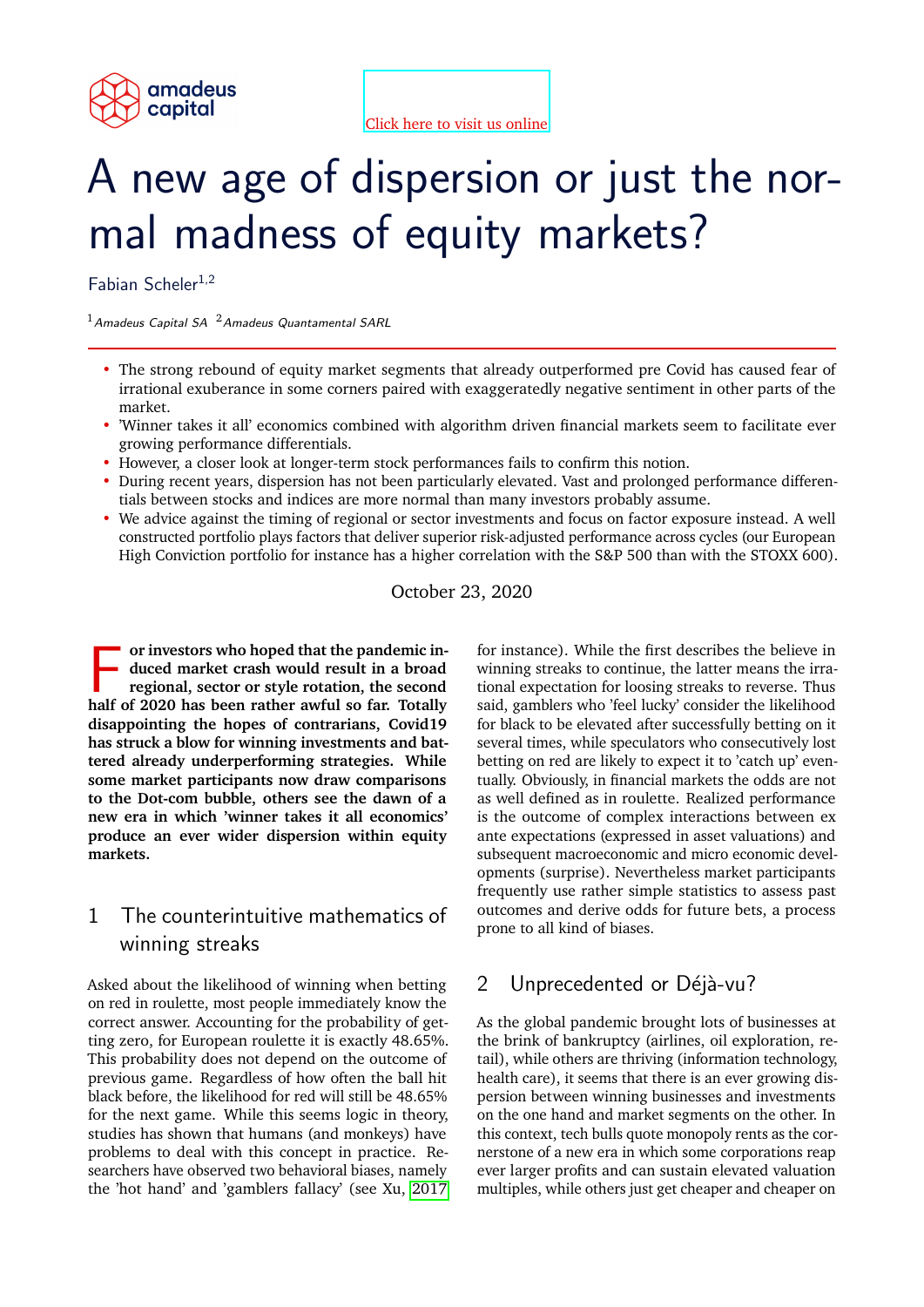the back of falling revenues and margins. On the other hand, contrarians, desperately hoping for a comeback of European large caps or value stocks, compare the FANG's outperformance to the Dot-com bubble. Taking a closer look at the statistics, we advocate for a more balanced view.

#### 2.1 It's all about the FANGs or isn't it?

The post Covid crash recovery in the US has often been criticised as being primarily driven by a handful of mega caps from the technology sector, accounting for a record high share of the S&P 500. This comes alongside the fear that once these corporations stop carrying the index, the broad market will collapse. Indeed, as Figure [1](#page-1-0) shows, since 2017, the market cap weighted S&P 500 has outperformed the equal weighted S&P 500 and even more so the Russel 2000 substantially. However, as this chart also shows the relative performance differential between the S&P 500 and the S&P 500 Equal Weight (blue line) is although clearly elevated not unprecedented and far from the highs during the Dot-com bubble. In fact even without the additional boost from the likes of Facebook, Amazon and Google, the S&P 500 has been far from weak. Admittedly the dispersion looks more extreme compared to the US small cap index (red line). Interestingly, however, this pronounced small-cap weakness seems to be a US specific problem. On the other side of the Atlantic, performance differentials look much different. As Figure [2](#page-1-1) shows, Europe has been quite a good place for smaller corporations.

#### 2.2 Dispersion is far from outstanding

While performance differentials of more than a 100% within few years look dramatic, they are not a rare phenomenon at all. Figure [3](#page-1-2) shows the indexed performances of major equity indices in the developed world in 5 year subsets, Figure [4](#page-1-3) repeats the same exercise for 1 year stretches.

<span id="page-1-0"></span>

**Figure 1:** *Relative Performance S&P500/S&P500 Equal Weight, S&P 500/Russel 2000* Source: Bloomberg, Amadeus Quantamental

<span id="page-1-1"></span>

**Figure 2:** *Relative Performance STOXX 600/STOXX 600 Equal Weight, DAX/MDAX* Source: Bloomberg, Amadeus Quantamental

<span id="page-1-2"></span>

**Figure 3:** *5 years indexed performances* Source: Bloomberg, Amadeus Quantamental

<span id="page-1-3"></span>

**Figure 4:** *Major indices cross sectional 1 year performance distributions - horizontal boxplot lines display from bottom to top: min, quartile 1, median, quartile 3, max - outliers >/< +/- 1.5 times the interquartile range are shown as red dots* Source: Bloomberg, Amadeus Quantamental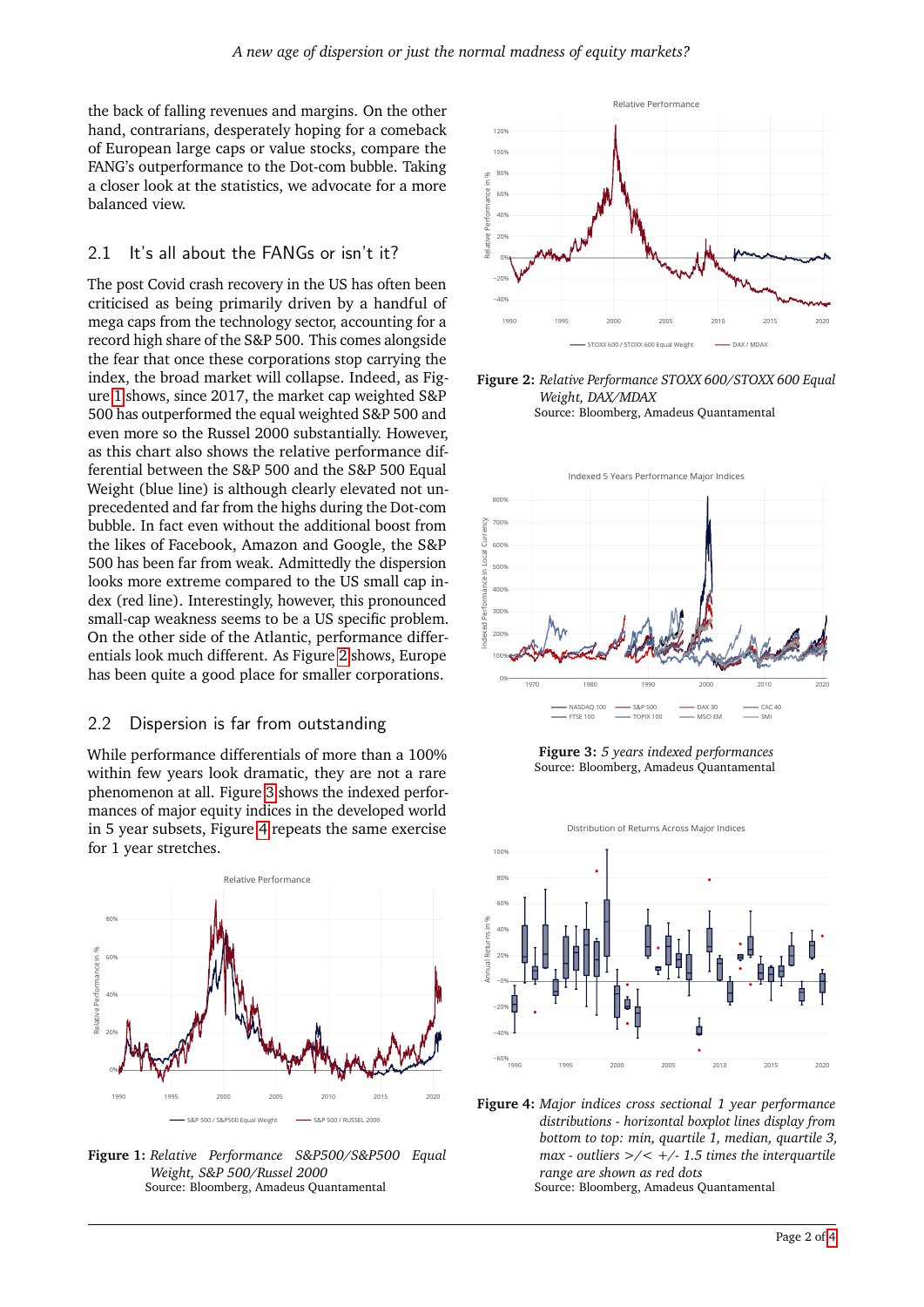

**Figure 5:** *Standard deviation of 1 year returns across indices* Source: Bloomberg, Amadeus Quantamental

Neither of the charts suggests that the time we live in is particularly outstanding. In fact the distribution of 1 year returns across the regions displayed seems narrower than during the 20 years preceding the Financial Crisis.

#### 2.3 What's true across indices also applies within (at least in Europe)

We have also analyzed the annual performance of all European stocks with a market cap of more than 1 billion EUR since 2000 to check within market dispersion. The results broadly mirror what can be observed across the major regions displayed previously. While



**Figure 6:** *1 year cross sectional performance distributions European single stocks - horizontal boxplot lines display from bottom to top: min, quartile 1, median, quartile 3, max - outliers >/< +/- 1.5 times the interquartile range are shown as red dots* Source: Factset, Amadeus Quantamental

dispersion between single stocks was clearly elevated during major crisis (Dot-com bubble, Great Financial Crisis), return distributions were not particularly wide over the past couple of years. As the comparison of the STOXX 600 Market Cap Weight and the STOXX 600 Equal Weight shows, Within the benchmark index, larger members did neither out- nor underperform their smaller cousins significantly.



**Figure 7:** *Standard deviation of 1 year returns within Europe* Source: Factset, Amadeus Quantamental

## 3 What history can teach investors

Markets and media dedicate a lot of attention to the performance of single equity market segments or stocks and investors are prone to deriving premature conclusions on the outlook for these segments as well as the broad market. Looking at relative performance differentials across major equity market indices as well as within the European equity market we derive the following conclusions:

- Recent performance dispersion does not (yet) mirror the developments observed during the Dotcom bubble, neither in the US nor in Europe.
- Generally, over the past 3 decades even pronounced performance dispersion between major equity markets has been quite common and recent return distributions are far from abnormal. Drawing conclusions about potential paradigm shifts seems as premature as contrarian bubble fears.
- In the absence of reliable timing models, we advice investors against chasing some regions and sectors or bottom fishing for others
- At Amadeus, we rather focus on constructing equity factor portfolios that create value across cycles instead of chasing hyped stocks or catching falling knifes. Controlling for average valuation and market beta when developing respective portfolios helps to avoid crowded market corners and achieve attractive risk-adjusted performance in the long-term.